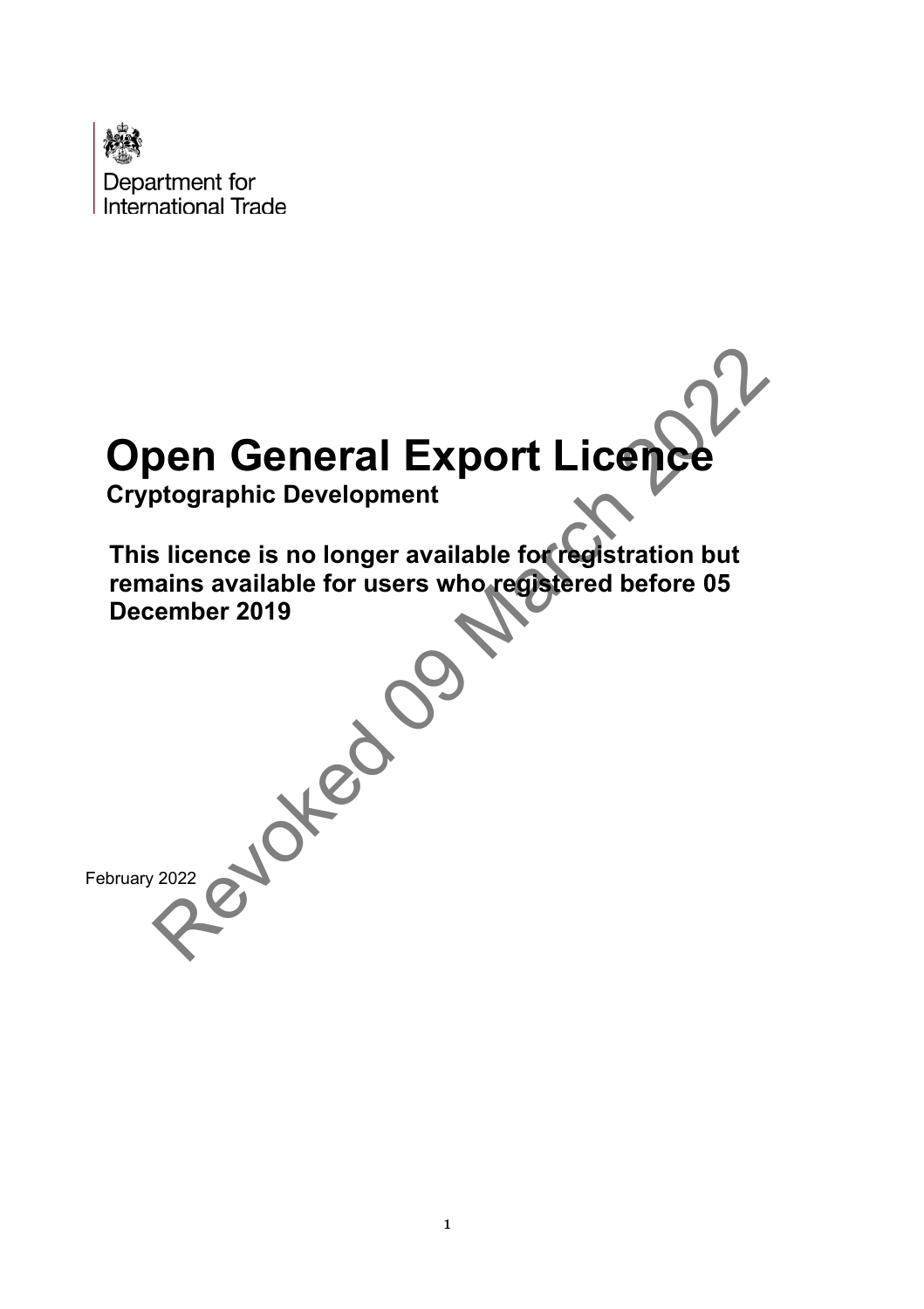## **Open General Export Licence (Cryptographic Development)**

dated 28 February 2022, granted by the Secretary of State.

The Secretary of State hereby grants the following Open General Export Licence under article 26(4) of the Export Control Order 2008 (S.I. 2008/3231, as amended) and,—

(a) In relation to England and Wales and Scotland, Article 9(2) and (4) of retained Council Regulation (EC) No 428/2009 of 5 May 2009 setting up a Community regime for the control of exports, transfer, brokering and transit of dual-use items (EUR 2009/428, as amended).

(b) in relation to Northern Ireland, Article 12(1) and (6) of Regulation (EU) 2021/821 of 20 May 2021 setting up a Union regime for the control of exports, brokering, technical assistance, transit and transfer of dual-use items (OJ L 206, 11.6.2021, p. 1–461) as it has effect by virtue of the Protocol on Ireland/Northern Ireland in the UK-EU Withdrawal Agreement.  $\frac{1}{2}$  (21/821 of 20 May 2021 setting up a Union regime for the control of exportation, technical assistance, transit and transfer of dual-use items (6)  $\pm$  0.6.2021, p. 1–461) as it has effect by virtue of the Protoc

In this licence where there is reference to "the Regulation", in respect of items located in England, Wales or Scotland it means (a) above and in respect of items located in Northern Ireland it means (b) above.

*Licence*

- 1. Subject to the following provisions of this licence, any item specified in Schedule 1 may be exported from the United Kingdom by any person established in the United Kingdom, to any country specified in Schedule 2, provided the item is only for use:
	- (1) by the exporter, or by any subsidiary or parent undertaking of the exporter in their own commercial cryptographic product development activities, or
	- (2) by a business or academic collaborator of the exporter in their own commercial cryptographic product development activities and pursuant to the agreement establishing the collaboration.

## *Exclusions*

2. This licence does not authorise the export of items if:

- (1) the exporter has been informed by the Secretary of State that the items in question are or may be intended, in their entirety or in part:
	- (a) for use in connection with the development, production, handling, operation, maintenance, storage, detection, identification or dissemination of chemical, biological or nuclear weapons or other nuclear explosive devices or the development, production, maintenance or storage of missiles capable of delivering such weapons; or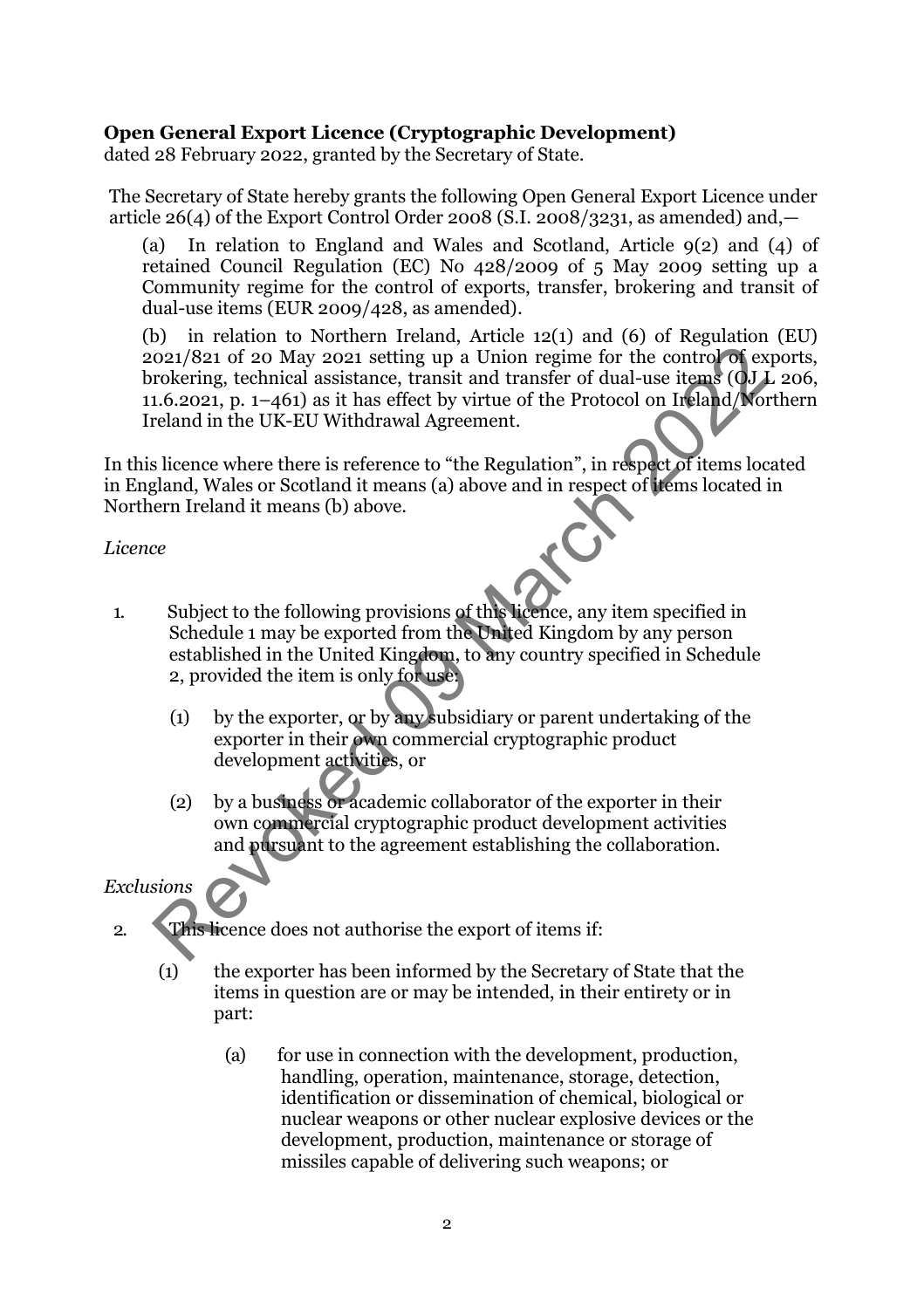- (b) for a military end use and the purchasing country or country of destination is subject to an arms embargo imposed through its listing as an embargoed destination in Part 1 or 2 of Schedule 4 to the Export Control Order 2008 as amended from time to time, or by a decision of the OSCE or an arms embargo imposed by a binding resolution of the Security Council of the United Nations, and additionally in the case of goods being exported from NI an arms embargo imposed by a decision or a common position adopted by the Council of the European Union', or
- (c) for use as parts or components of military items listed in Schedule 2 to the Export Control Order 2008 that have been exported from the United Kingdom without authorisation or in violation of an authorisation.
- (2) the exporter is aware that the items in question are intended, in their entirety or in part, for any of the uses referred to in subparagraph 2(1); or
- (3) the exporter has grounds for suspecting that the items in question are or may be intended, in their entirety or in part, for any of the uses referred to in sub-paragraph 2(1)(a), unless the exporter has made all reasonable enquiries as to their proposed use and is satisfied that the items will not be so used; or (c) for use as parts or components of military items listed in Schedule 2 to the Export Control Order 2008 that have been exported from the United Kingdom without authorisation in violation of an authorisation.<br>
(2) the e
- (4) to a destination within a Customs Free Zone; or
- (5) their export is controlled by virtue of any entry in Annex I to the Regulation not specified in Schedule 1; or
- (6) the items in question are intended for the development of military products.
- (7) where the exporter has, at the time of export, been served with a notice which suspends or revokes his ability to use this Licence pursuant to article 32(1) of the Order, unless the period of suspension or revocation has expired.

# *Conditions and requirements*

- 3. The authorisation in paragraph 1 is subject to the following conditions:
	- (1) except in the case of an export of technology by telephone, fax or other electronic media, official and commercial export documentation accompanying the items shall include a note stating either;
		- (a) "the items are being exported under the OGEL (Cryptographic Development)"; or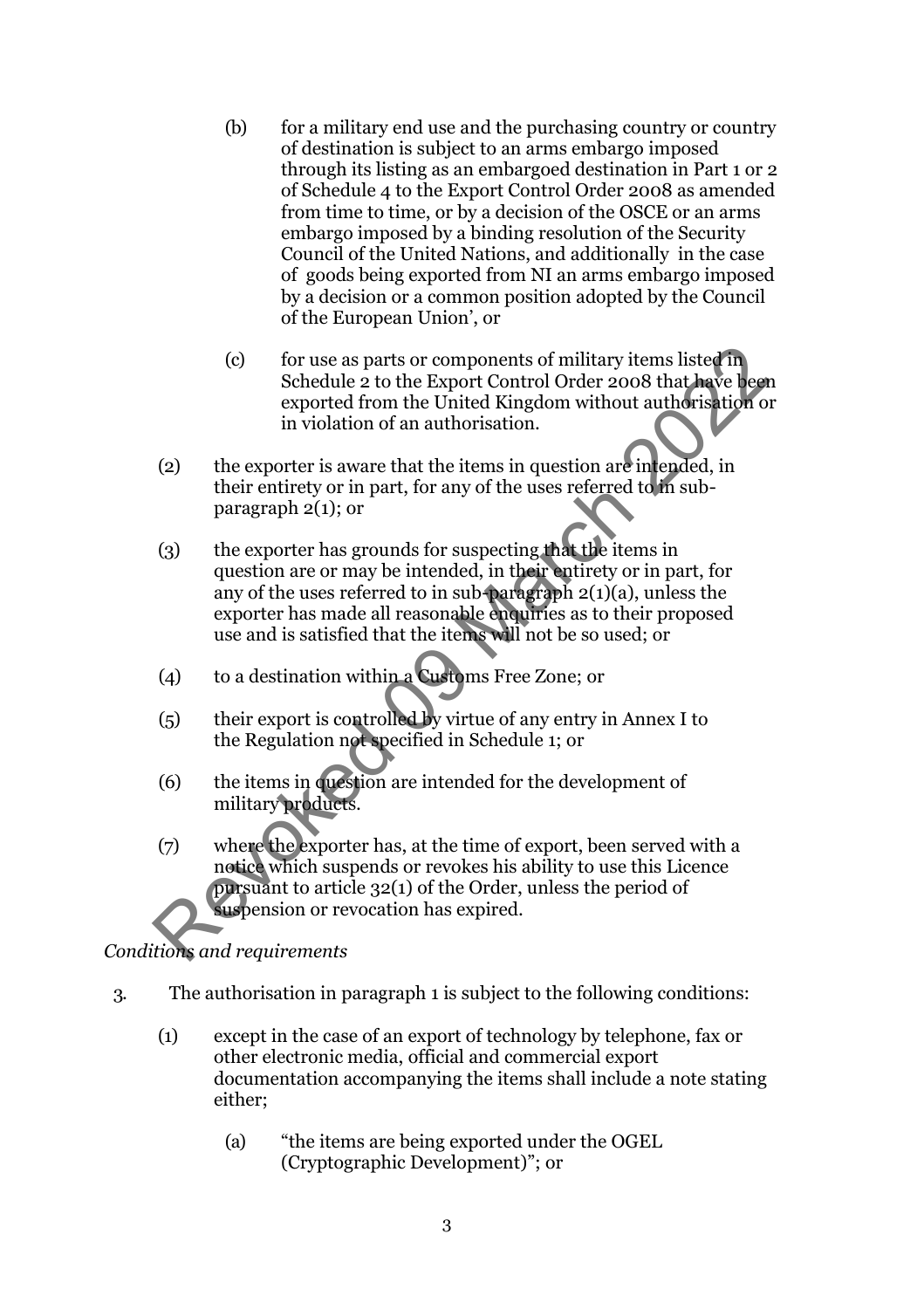(b) the SPIRE reference (in the form 'GBOGE 20??/?????') of the exporter's registration in respect of this licence,

which shall be presented to an officer of HM Border Force if so requested;

- (2) prior to audit, the Department for International Trade (DIT) will issue a pre-visit questionnaire (PVQ). This must be completed, in full, and returned by the date given.
	- (3) where the exporter has received a warning letter sent on behalf of the Secretary of State which identifies failure to comply with this licence or a provision of applicable export control legislation, the exporter shall take such steps as are identified in that warning letter, within the timescale stated, in order to restore compliance with the licence.
- (4) Without prejudice to article 34 of the Order, failure to comply with this condition may result in this licence being revoked or suspended until the exporter can show compliance to DIT's satisfaction. The exporter will be notified in writing of any such suspension or revocation and the initial period of such suspension or revocation. Where at the end of this initial period, the exporter has not shown compliance to DIT's satisfaction, the period of suspension or revocation may be extended. The exporter will be notified of such an extension in writing. Secretary of State which identifies failure to comply with this respectively by solve the state with identifies failure to comply with this respectively evolvison of applicable expret control legislation, the exporter sha
	- (5) the Secretary of State has the power to vary or withdraw export licences at any time. If you do not use this licence within any 24 month period for an export allowed by this licence, your entitlement to use it will **automatically run out** at the end of that 24-month period and your registration details will be removed from SPIRE. However, you can register for this licence again if you want to use it after your registration has ended.

## *Registration*

4. An exporter who exports items under the authority of this Licence must, before the first occasion he/she makes use of the licence, provide details to the Secretary of State of his/her name and the address where copies of the records referred to in article 29 of the Order may be inspected.

## *Prohibitions not affected by this licence*

5. Nothing in this licence affects any prohibition or restriction on the export of any items other than under the Regulation or the Order, and this licence does not confer any licence or permission under, or for the purposes of, any enactment other than the Regulation and the Order.

## *Interpretation*

6. For the purposes of this licence: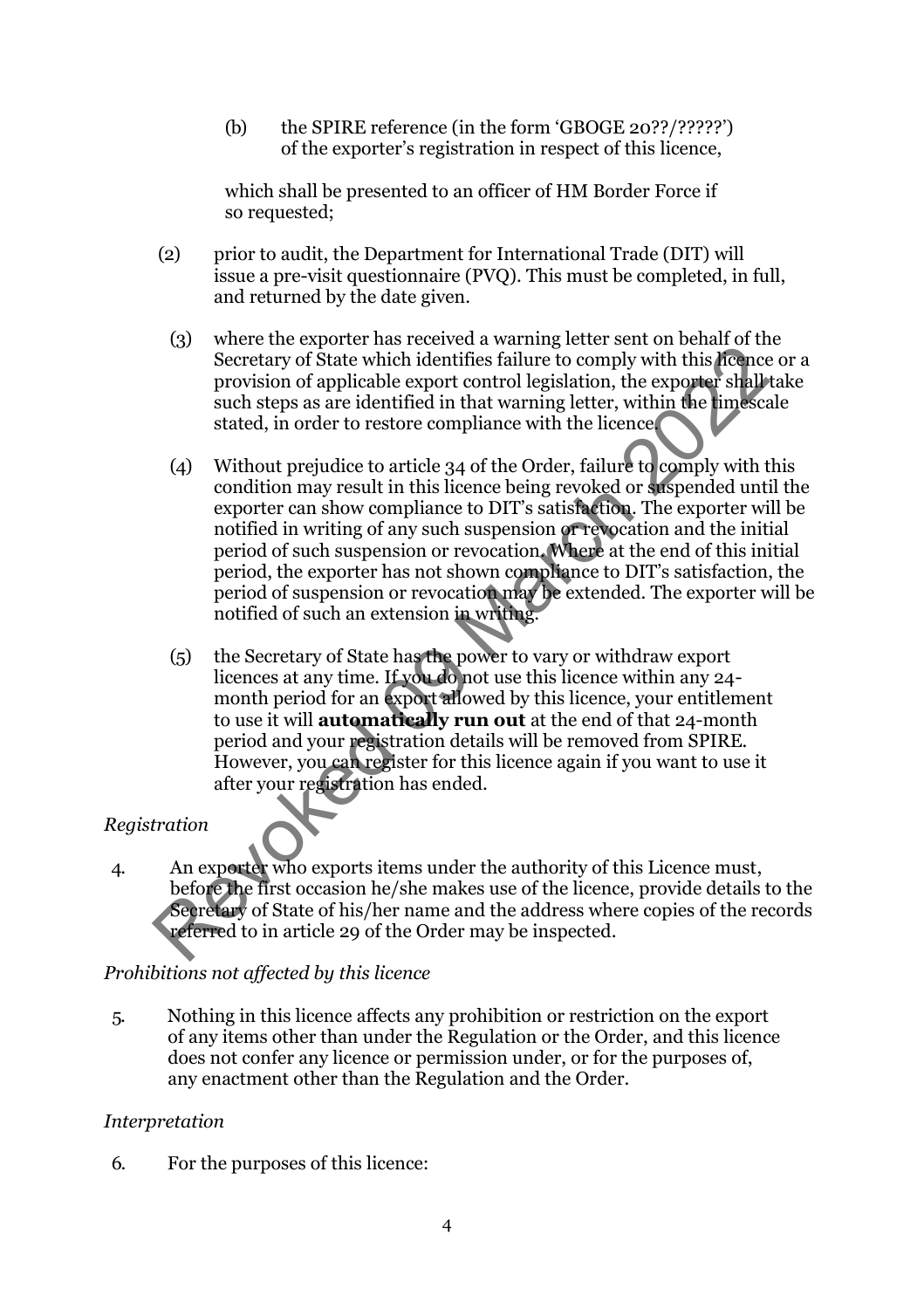- (1) "business or academic collaborator" means a person who is either working by way of business in research and development of cryptography or cryptographic products or is teaching, or undertaking research as a member of/at a university or institution of higher education into, cryptography or cryptographic products and with whom an exporter has previously entered into an agreement for the carrying out of work comprising or related to research into or development of cryptography or cryptographic products;
- (2) "parent undertaking" and "subsidiary undertaking" have the same meanings assigned by sections 258 and 259 of the Companies Act 1985 (as substituted by sections 21 and 22 of the Companies Act 1989);
- (3) "Customs Free Zone" means a part of the territory of a country where any goods introduced are generally regarded, insofar as import duties and taxes are concerned, as being outside the customs territory of that country, and are not subject to the customs controls that would otherwise apply; same meanings assigned by sections 258 and 259 of the<br>
companies Act 1989 (as substituted by sections 21 and 25 of the<br>
Companies Act 1989);<br>
(3) "Customs Free Zone" means a part of the territory of **country** whe<br>
any good
	- (4) unless the context otherwise requires, any other expression used in this licence has the same meaning as in the Regulation or the Order as appropriate.

## *Entry into Force*

- 7. This licence comes into force on 28 February 2022.
- 8. The Open General Export Licence (Cryptographic Development) that came into force on 31 December 2020is hereby revoked.



*An Official of the Department for International Trade authorised to act on behalf of the Secretary of State*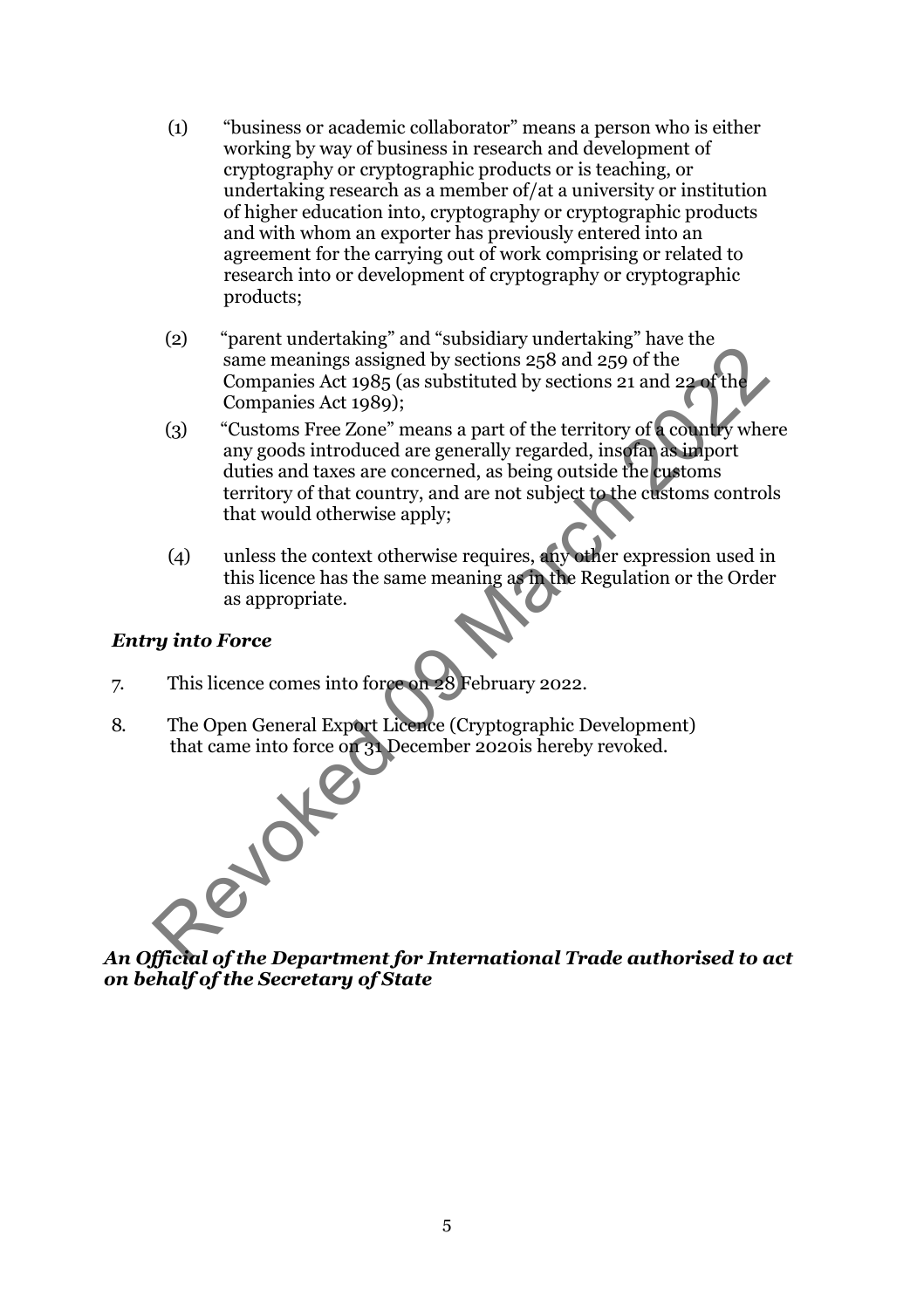### **SCHEDULE 1 ITEMS CONCERNED**

This export authorisation covers the following items:

- 1. Software as specified in entry 5D002 of Annex I to the Regulation, other than:
	- (a) Software as specified in entry 5D002.c.3.; or
	- (b) Software specially designed or modified for the development, production or use of equipment as specified in entry 5A004 or software as specified in entry 5D002.c.3.
- 2. Technology as specified in entry 5E002 of Annex I to the Regulation, other than technology for the development, production or use of: entry 5Doo2.c.3.<br>
Technology as specified in entry 5E002 of Annex I to the Regulation of the<br>
than technology for the development, production or use of<br>
(a) Equipment as specified in entries 5Doo2.a.3. of SDOO2.c.3.<br>
(b) S
	- (a) Equipment as specified in entry 5A004; or
	- (b) Software as specified in entries 5D002.a.3. or 5D002.c.3.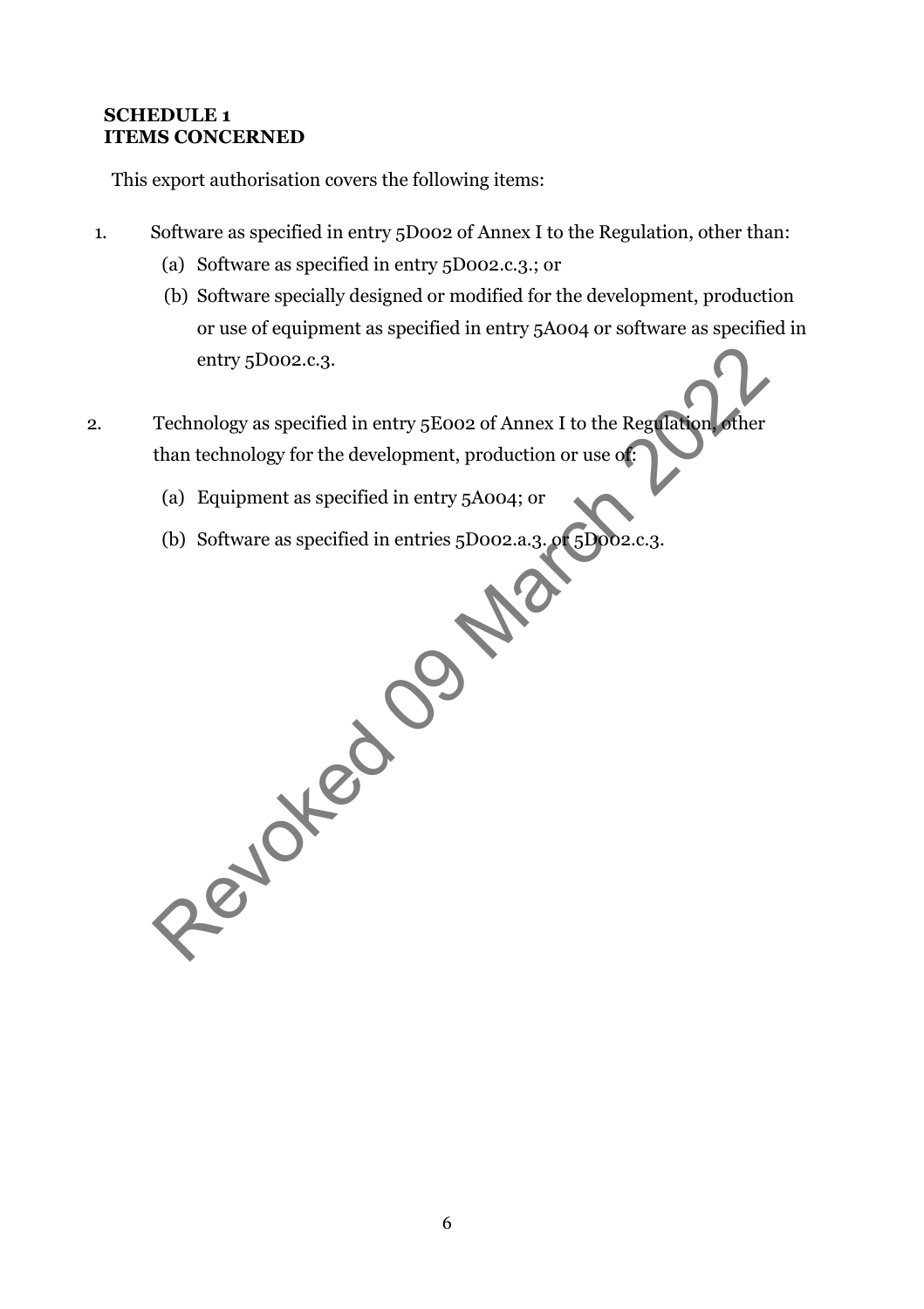#### **SCHEDULE 2 DESTINATIONS CONCERNED**

## **This export authorisation is valid for exports to all destinations, except:**

• Afghanistan, Angola, Armenia, Australia, Azerbaijan, Bosnia and Herzegovina, Burundi, Canada, Central African Republic, China, Democratic Republic of the Congo, Ethiopia, Eritrea, Hong Kong, Iran, Iraq, Japan, Libya, Montenegro, Myanmar (Burma), New Zealand, Nigeria, North Korea, Norway, Russia, Rwanda, Serbia, Sierra Leone, Somalia, Sudan, Switzerland, Syria, Tanzania, Uganda, USA, Venezuela and Zimbabwe.

European Union Member States as follows: Austria, Belgium, Bulgaria, Croatia, Cyprus, Czech Republic, Denmark, Estonia, Finland, France, Germany, Greece, Hungary, Ireland, Italy, Latvia, Lithuania, Luxembourg, Malta, Netherlands, Poland, Portugal, Romania, Slovakia, Slovenia, Spain, Sweden European Union Member States as follows: Austria, Belgium, Bulgaria, Croatia, Cyprus, Czech Republic, Denmark, Estonia, Finland, France, Gremany, Greece, Hungary, Ireland, Italy, Latvia, Lithuania, Angembourg, Greece, Hung

#### NOTE 1:

For exports from England, Wales or Scotland the Open General Export Licence (export of dual-use items to EU member states) permits exports of the items on this licence to EU member States and The Channel Islands.

For exports from Northern Ireland an export licence is NOT required for dual-use goods being exported to EU destinations BUT you must state on export documents that your items require a licence if exported outside the EU and you must keep records (as specified in Articles 22(8) and 22 (10) of the EU Dual Use Regulation).

#### NOTE 2:

Exports of items from England, Wales or Scotland covered by this licence may be made under the authority of the European Union General Export Authorisation (EU GEA 001), subject to certain conditions and restrictions, to the following destinations:

Australia, Canada, Japan, New Zealand, Norway, Switzerland (including Liechtenstein), USA.

Exports of items from Northern Ireland covered by this licence may be made under the authority of the European Union General Export Authorisation (EU GEA 001), subject to certain conditions and restrictions, to the following destinations:

Australia, Canada, Japan, New Zealand, Norway, Switzerland (including Liechtenstein), USA, United Kingdom .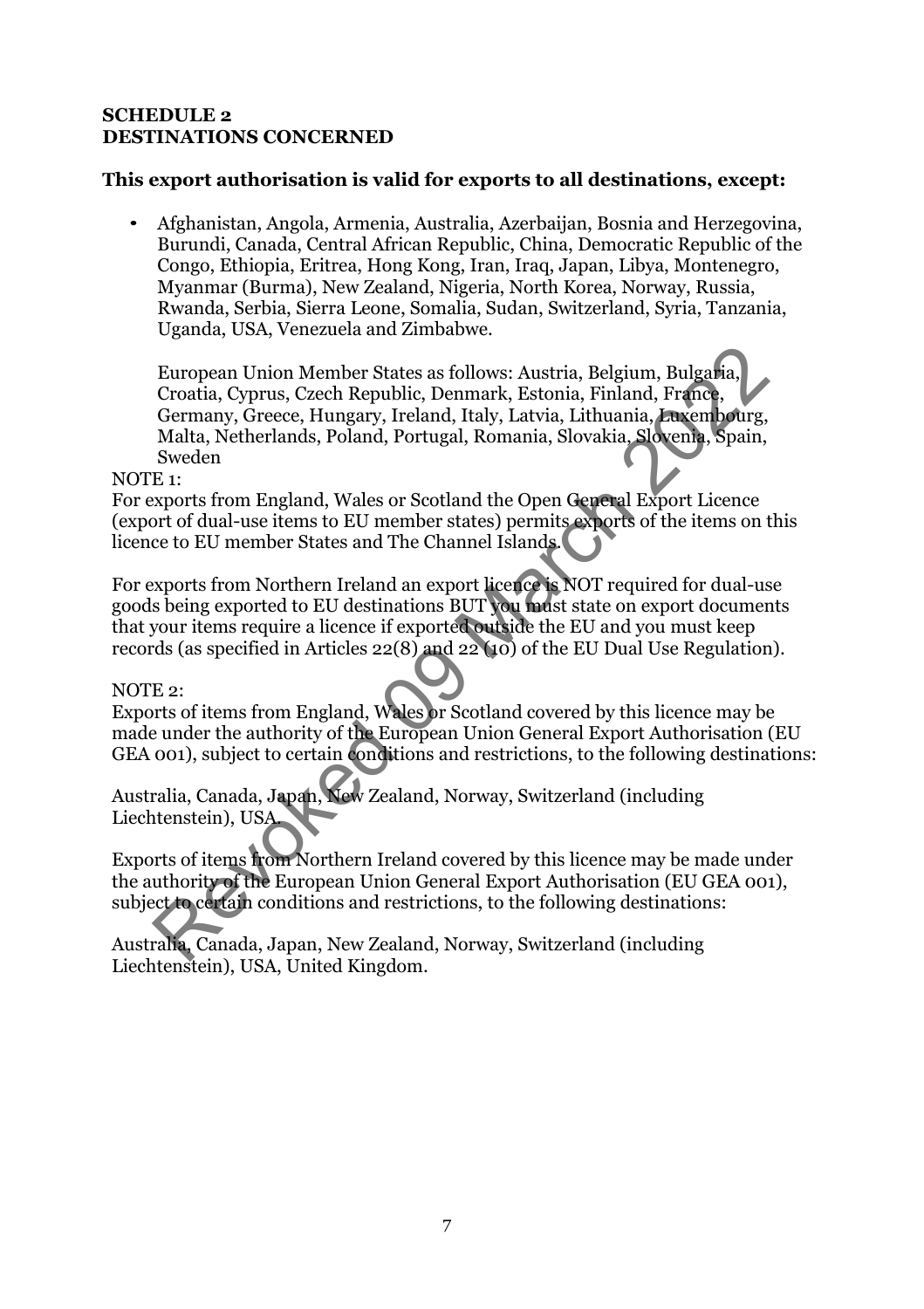## **EXPLANATORY NOTE**

This note is not part of the licence

- 1. This Open General Export Licence has been revised to remove Russia as a permitted destination.
- 2. This Open General Export Licence permits, without further authority but subject to certain conditions, the export of the items specified in Schedule 1 from the United Kingdom if the exporter is established in the United Kingdom, to any destination specified in Schedule 2.
- 3. The licence enables the exporter to collaborate through established relationships on commercial cryptographic product development.
- 4. The Export Control Order 2008 (the Order) contains certain registration and record keeping requirements which apply to persons using this licence.

a. Under Article 28 of the Order, an exporter who exports items under the authority of this licence must, before or within 30 days after the first occasion he makes use of the licence, provide details to the Secretary of State of his name and the address where copies of the records referred to above may be inspected. This notification must be made via DIT's electronic licensing system, SPIRE.

b. Under Article 29 of the Order, any person established in the United Kingdom who exports items from the United Kingdom or another Member State under the authority of this licence must maintain and retain certain records relating to each such export for at least three years from the end of the calendar year in which the export takes place and must permit such records to be inspected and copied by any person authorised by the Secretary of State. From the conduction of the Calcular Service Constant and the server that the experiments of the Grade of the Order) contains certain registration and<br>cord keeping requirements which apply to persons using this likely<br>ceare

- 5. Persons who registered to use previous versions of this licence do not need to reregister. Registrations are carried over to the current in force version of this licence.
- 6. The Secretary of State has the power to suspend or revoke licences at any time and in such circumstances and on such terms as he thinks fit. If an exporter receives written notice to this effect, they will be prevented from relying on this Licence. The power to suspend may be used in addition to criminal prosecution or as an alternative. Suspension may occur for example where an exporter is being investigated or prosecuted in relation to a possible criminal offence or has been found guilty of a criminal offence under the export control legislation. It may also be used in situations where an exporter has breached the conditions of the licence and failed to take corrective action within a reasonable period (see condition 3(3)).
- 7. Where DIT identifies failures in compliance with licence conditions or the legislation during a compliance visit, DIT may send a warning letter to the exporter listing the improvements that need to be made to ensure compliance. The letter will set out the timeframe within which these improvements must be completed. Failure to complete these improvements may lead to the exporter's ability to use the licence being suspended.
- 8. The exporter may apply for Standard Individual Export Licences during the period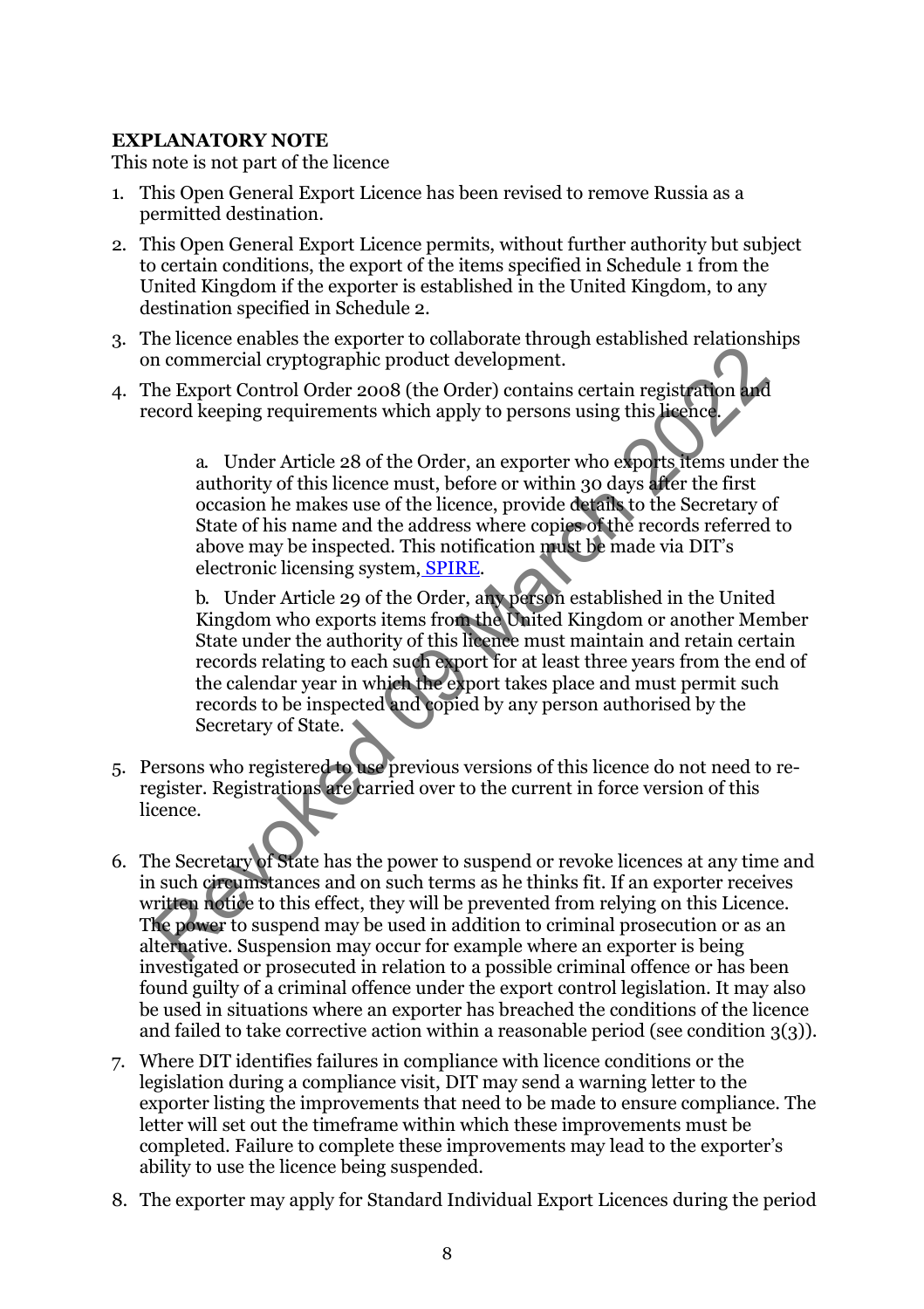of suspension. Suspension will not automatically prevent use of another OGEL so long as all its terms and conditions are met, and the licence has not been suspended or revoked.

Revoked 09 March 2022